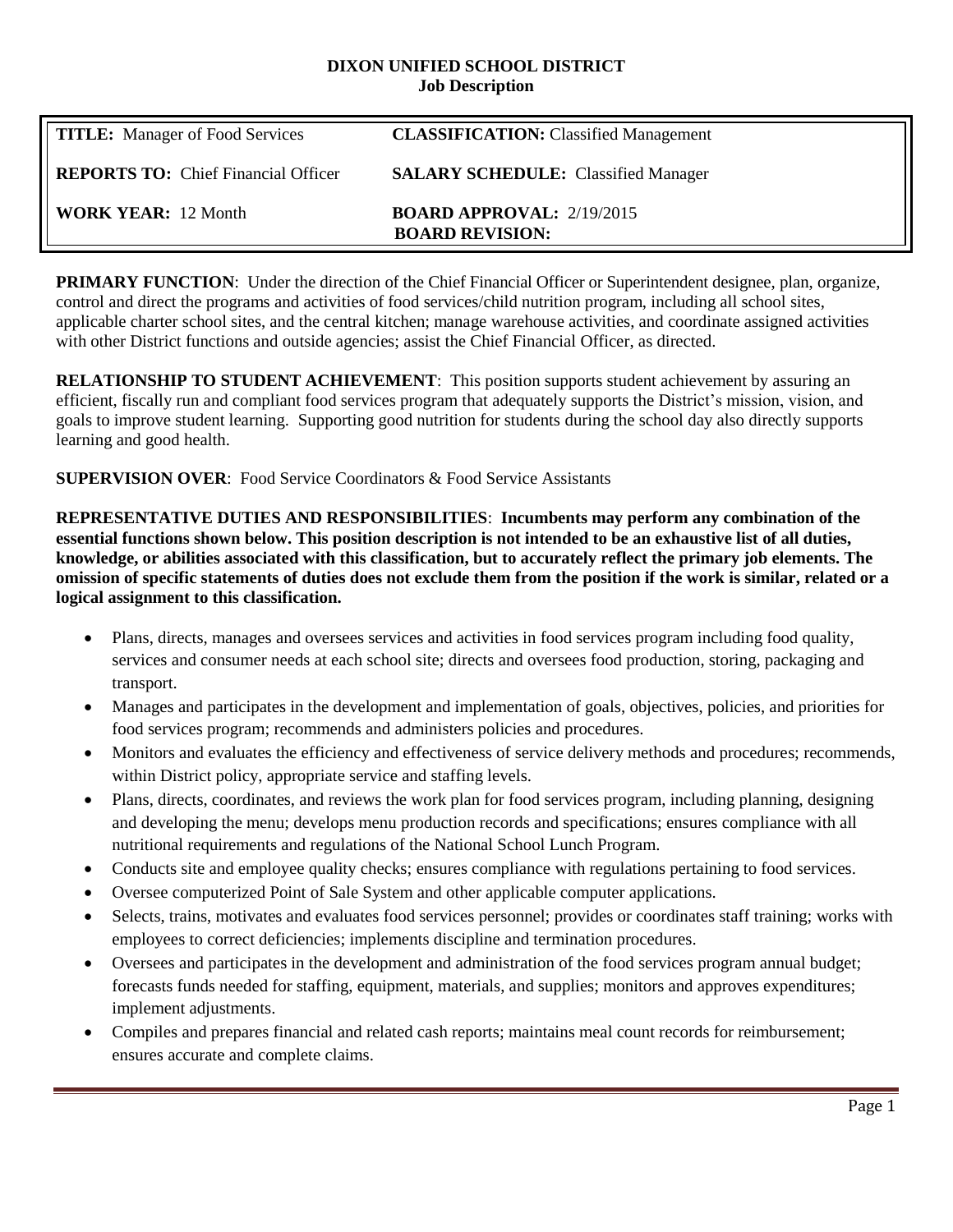- Orders all food products; conducts vendor meetings; tests and researches products; recommends new products.
- Serves as liaison for Food Services with each school site, the District Office, and outside agencies, negotiates and resolves sensitive and controversial issues.
- Promotes consumer awareness; conducts surveys and receives feedback regarding meals; implements recommendations as appropriate.
- Coordinates and leads the Health & Wellness Committee.
- May serve as staff on a variety of boards, commissions and committees; prepares and presents staff reports and other necessary correspondence.
- Attends and participates in professional group meetings; stays abreast of new trends and innovations in the field of nutrition and food services.
- Responds to and resolves difficult and sensitive parent and student inquiries and complaints.
- May participate in the full range of duties assigned to staff, including food preparation, customer service, and clean-up.
- Performs other duties as assigned that support the overall objective and mission of the position and department.
- Operates a computer, assigned software programs, and standard office equipment in the preparation of correspondence, records, and reports.
- Maintains a standard of care for the supervision, control, and protection of students commensurate with assigned duties and responsibilities.
- Completes other reasonable duties as assigned.

### **TRAINING, EDUCATION, AND EXPERIENCE: Any combination of experience and training that would likely provide the required knowledge and abilities is qualifying. A typical way to obtain the knowledge and abilities would be:**

- Equivalent to completion of the twelfth grade is required. Combination equivalent to: bachelor's degree from an accredited college or university with major course work in nutrition, food science, or a related field, supplemental college level coursework in public administration, personnel management or a related field is desirable.
- Five years of increasing responsible experience in food services and nutrition, including two years of supervisory or administrative responsibility, preferably in a public school system.

# **LICENSES AND OTHER REQUIREMENTS:**

- Must possess a valid California Driver's License, be insurable by the District's carrier, and have the use of a personal vehicle.
- Fingerprint/criminal justice clearance.
- Possession of a negative T.B. test that is no more than four months old and renewable every four years.
- Possession of/or the ability to obtain a Serve Safe Certificate

# **KNOWLEDGE AND ABILITIES: The following outline of essential knowledge, abilities, and physical requirements is not exhaustive and may be supplemented as necessary in accordance of the job.**

### KNOWLEDGE OF:

- Operational practices in and principles of Food Services management in a large institutional arena, including efficient and economical employee scheduling.
- Principles, practices and terminology of Food Services preferable as they apply to California school districts and law.
- Computer based software programs that support this level of work, including but not limited to, word processing, spreadsheet, presentation graphics, and data entry onto custom data bases.
- Purchasing, marketing, merchandising and accountability.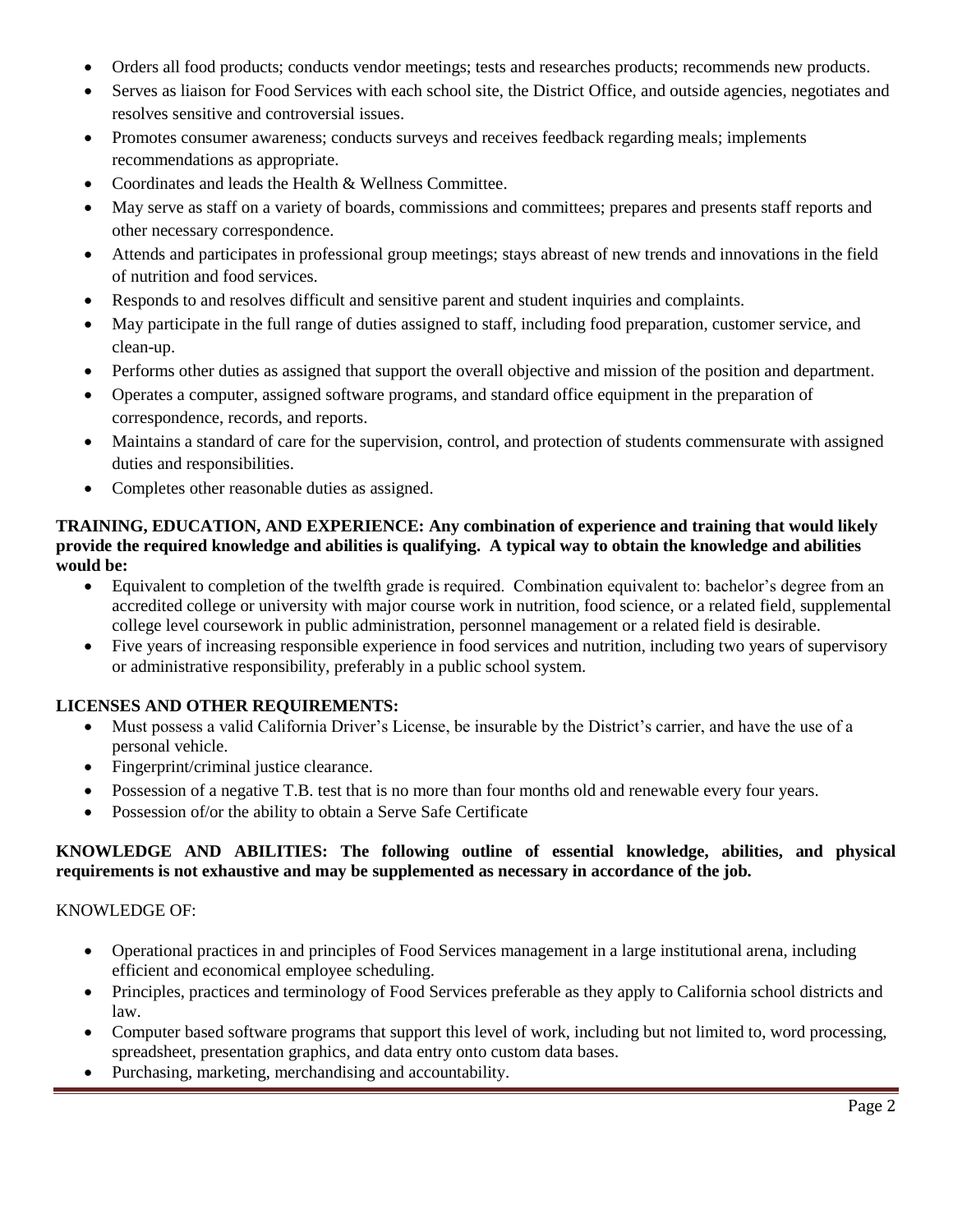- Computer operations /data management, and computer-based systems with accompanying applications and peripheral equipment.
- District and department organization, operations, policies, goals and objectives. Demographic and multicultural characteristics of the community served by the District. District operations, goals and objectives.
- Food production, cooking, catering, menu development, nutrition and related experience.
- Office practices, procedures, etiquette and equipment use, including record keeping, filing systems, letter and report writing and telephone.
- Pertinent Federal, State, and local laws, codes and regulations.
- Procedures, methods and techniques of personnel interaction, discipline & instruction.

### ABILITY TO\*:

- Plan, organize, and administer the food services program of the District.
- Plan, develop, implement, and review District budgets responsibly.
- Plan, coordinate, and direct a variety of complex operations.
- Prepare and present complex data in coherent written and oral reports.
- Reason, forecast, and project with accuracy.
- Represent the District in a variety of public settings.
- Maintain current knowledge of, interpret, understand, apply, and explain complex state and federal policy, law, regulation, and court decisions.
- Supervise, train, and evaluate the performance of assigned personnel.
- Analyze situations accurately and adopt an effective course of action.
- Develop schedules and meet deadlines.
- Operate a computer, assigned software programs, and standard office equipment.
- Exercise caution and comply with health and safety regulations.
- Provide service and assistance to others using tact, patience, and courtesy.
- Give, understand and carry out multi-step oral and written instructions.
- Form and maintain cooperative and effective working relationships with others.
- Sustain productivity with frequent interruptions.
- Maintain consistent, punctual, and regular attendance.
- Analyze problems, identify alternative solutions, project consequences of proposed actions and implement recommendations in support of goals.
- Be self-motivated and approach problem solving proactively.
- Communicate and work effectively with staff, parents, community and outside agencies in a manner that reflects positively on the department and district.
- Communicate clearly, concisely and effectively in English: speaking, writing and reading. Develop meal menus with appropriate nutritional value.
- Develop and administer division goals, objectives and procedures. Follow general safety and hazardous materials procedures.
- Work both independently with little direction and as a part of a team.
- Meet district standards of professional conduct as outlined in Board Policy.

\**Consideration will be given to qualified handicapped persons who with reasonable accommodation can perform the essential functions of the job.*